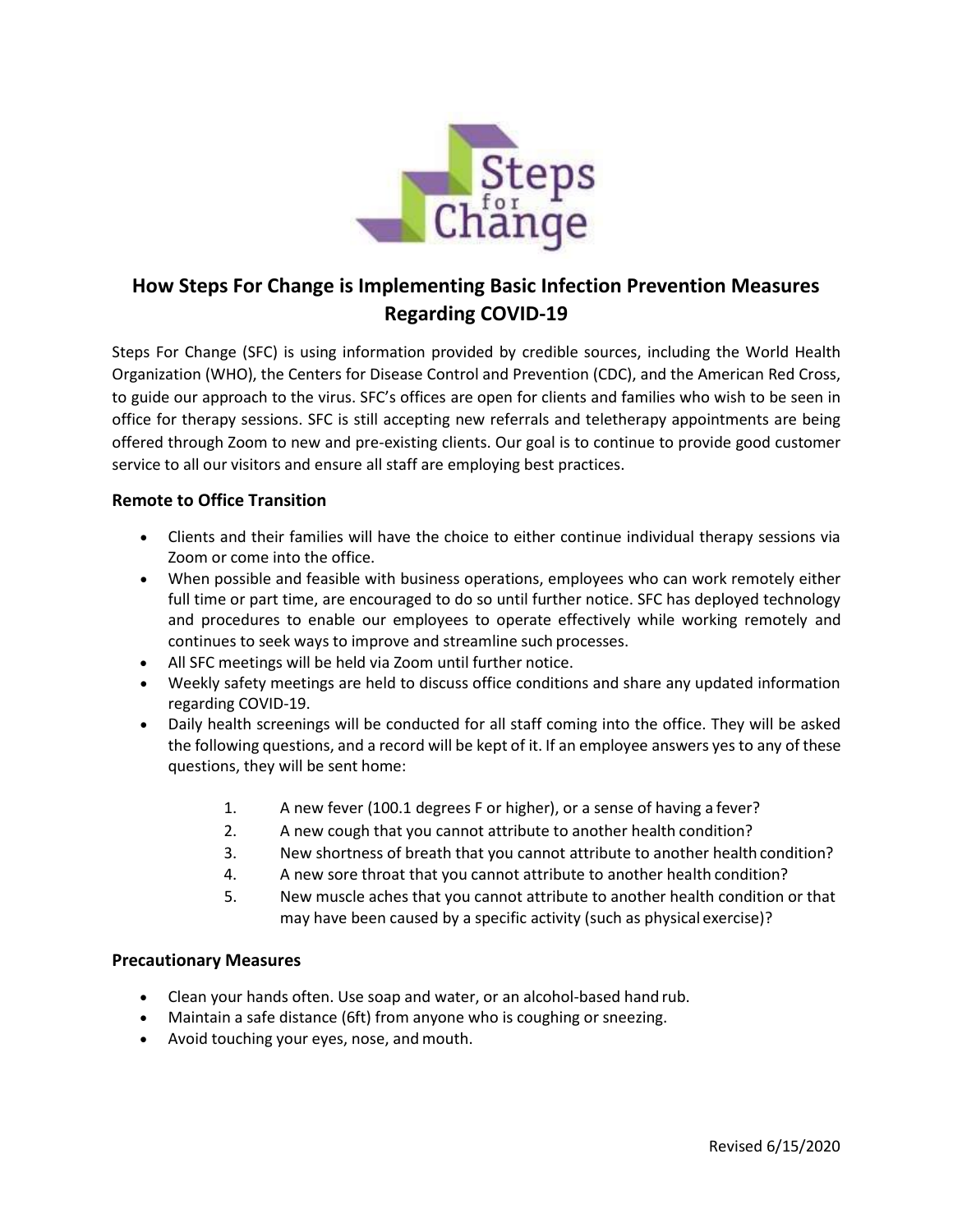- Cover your cough or sneeze with a tissue and throw it in the trash. If tissues are not available, cough or sneeze into your elbow, not your hands. SFC provides clients and visitors with tissues and trash receptacles.
- Stay home if you feel unwell.
- If you have a fever, a cough, and difficulty breathing, seek medical attention. Call inadvance.
- Clean and disinfect frequently touched surfaces using a regular household cleaning spray or wipes.
- If you have symptoms of acute respiratory illness or feel sick, stay home and seek medical assistance.

The CDC reports that symptoms can appear two to 14 days after exposure to the virus.

The symptoms of COVID-19 are:

- Fever
- Cough
- Shortness of breath
- Chills
- Repeated shaking with chills
- Muscle pain
- Headache
- Sore Throat
- New loss of taste orsmell

SFC currently recommends that if you have a fever, you stay home for at least 24 hours after being free of the fever (100.4 degrees F or 37.8 degrees C) or signs of a fever without the use of fever-reducing medications. Those who enter the SFC office with symptoms of COVID-19 will be sent home in accordance with these health guidelines.

## **Procedures Required to Follow in the SFC Office**

- Employees will be working in shifts, trying to maintain the least number of employees in office at one time.
- Employees will wipe down their keyboards, mouse, remote controls, all desk surfaces, tables, chairs, doorknobs, and writing utensils before each use. Please note that sprayed disinfectants must remain on surfaces for at least 60 seconds, or time specified per manufacturer's directions for use, where possible, prior to wiping off to ensure the chemicals have sufficient time to kill the targeted germs.
- No snacks will be offered to clients until further notice.
- On-site food preparation and sharing is prohibited. Employees will need to bring pre-prepared meals.
- Do not use a common water cooler.
- Employees will be required to wear a mask when interacting with others (e.g., clients, client's families, other SFC staff members, social workers and probation officers).
- Employees and clients may utilize disposable gloves when appropriate.
- Clients will be informed prior to starting care in office at SFC, that they will need to comply to all safety measures (listed below).
- Clients are required to wear masks and sanitize hands before entering the office, sanitizer and masks will be provided.